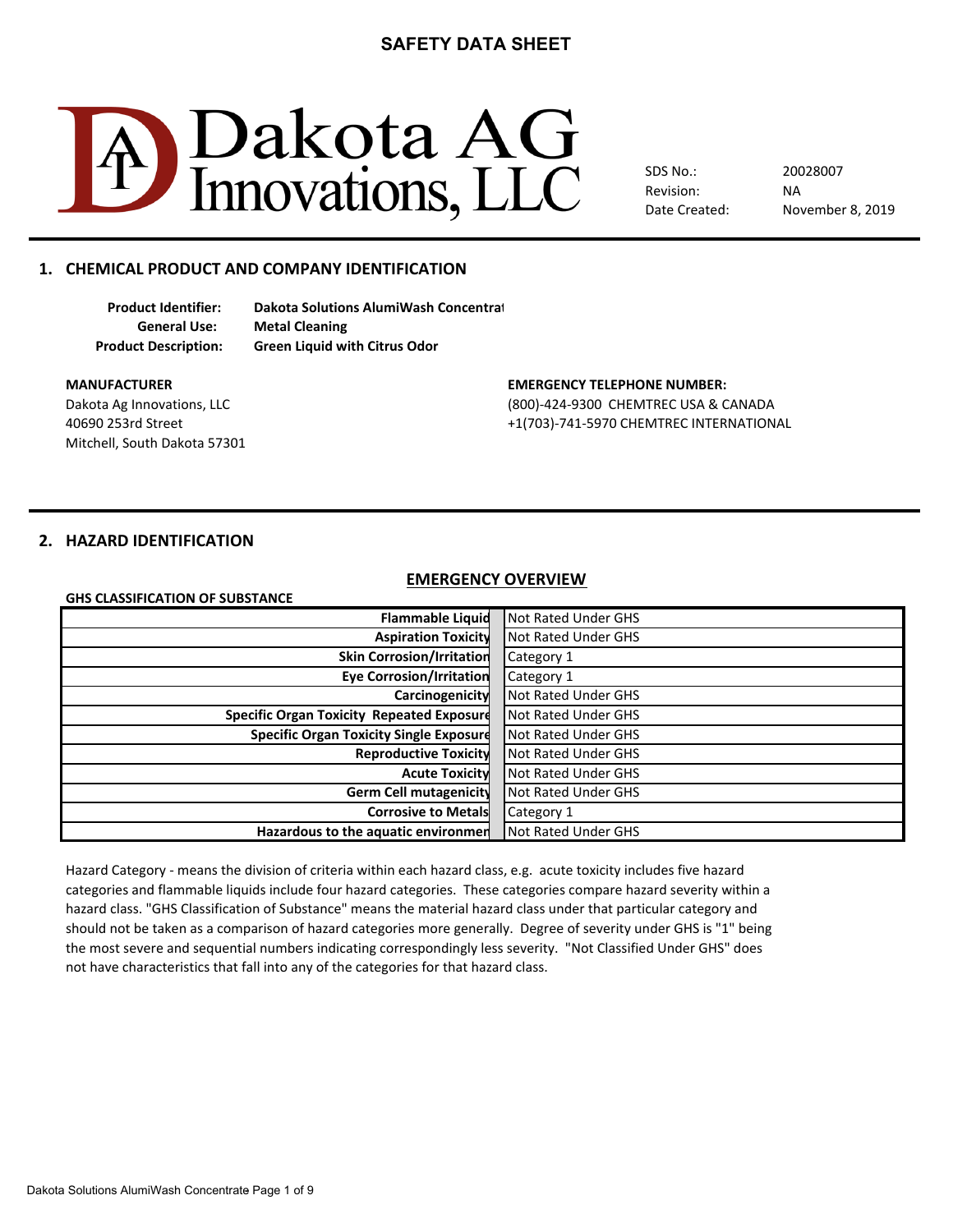H318 - Causes serious eye damage H290 - May be corrosive to metals

H314 - Causes severe skin burns and eye damage

### **GHS LABEL ELEMENTS**



**skin, eye**

# **Precautionary Statements**

#### **General:**

P101-If medical advice is needed, have product container or label at hand.

P102 - Keep out of reach of children.

### P103-Read label before use.

### **Prevention:**

P234 - Keep only in original packaging

P390 - Absorb spillage to prevent material damage.

P260 - Do not breathe mists

P264 - Wash thoroughly after handling

P280 - Wear protective gloves resistant to mineral acids. Wear eye protection with side shields.

### **Response:**

P301+P330+P331 - IF SWALLOWED: Rinse mouth. Do NOT induce vomiting unless directed to do so by medical personnel P302+P361+P354 - IF ON SKIN: Take off immediately all contaminated clothing immediately rinse with water for several minutes.

P305+P354+P338 - IF IN EYES: Immediately rinse with water for several minutes. Remove contact lenses, if present and easy to do. Continue rinsing.

P337+ P317 - If eye irritation persists: Get medical help.

### **Storage/Disposal:**

P406 - Store in a corrosion resistant container, not metal, that is resistant to corrosion by strong mineral acids.

P403+235+404-Store in well-ventilated place. Keep cool. Store in closed container.

P501-Dispose of contents/container in accordance with local/regional/federal regulations.

#### **UN GHS**

**This product is hazardous based on potential for eye and skin irritation and potential for irreversible damage if prevention and reponse actions are not followed.**

# **3. COMPOSITION/INFORMATION ON INGREDIENTS**

| Component                       | wt%       | <b>CAS Registry #</b> |
|---------------------------------|-----------|-----------------------|
| Sulfuric Acid                   | $10 - 15$ | 7664-93-9             |
| Phosphoric Acid                 | $5 - 10$  | 7664-38-2             |
| <b>Ethoxylated Alcohol</b>      | $1 - 3$   | 66455-15-0            |
| Cocamidopropyl hydroxysultaine  | ${<}1$    | 68139-30-0            |
| D-Limonene                      | ${<}1$    | 5989-27-5             |
| Methyl Ester, Soybean Oil       | ${<}1$    | 67784-80-9            |
| Ethylene Glycol Monobutyl Ether | < 0.5     | 111-76-2              |
| balance is water                |           |                       |

### **DANGER**

**Hazard Statements**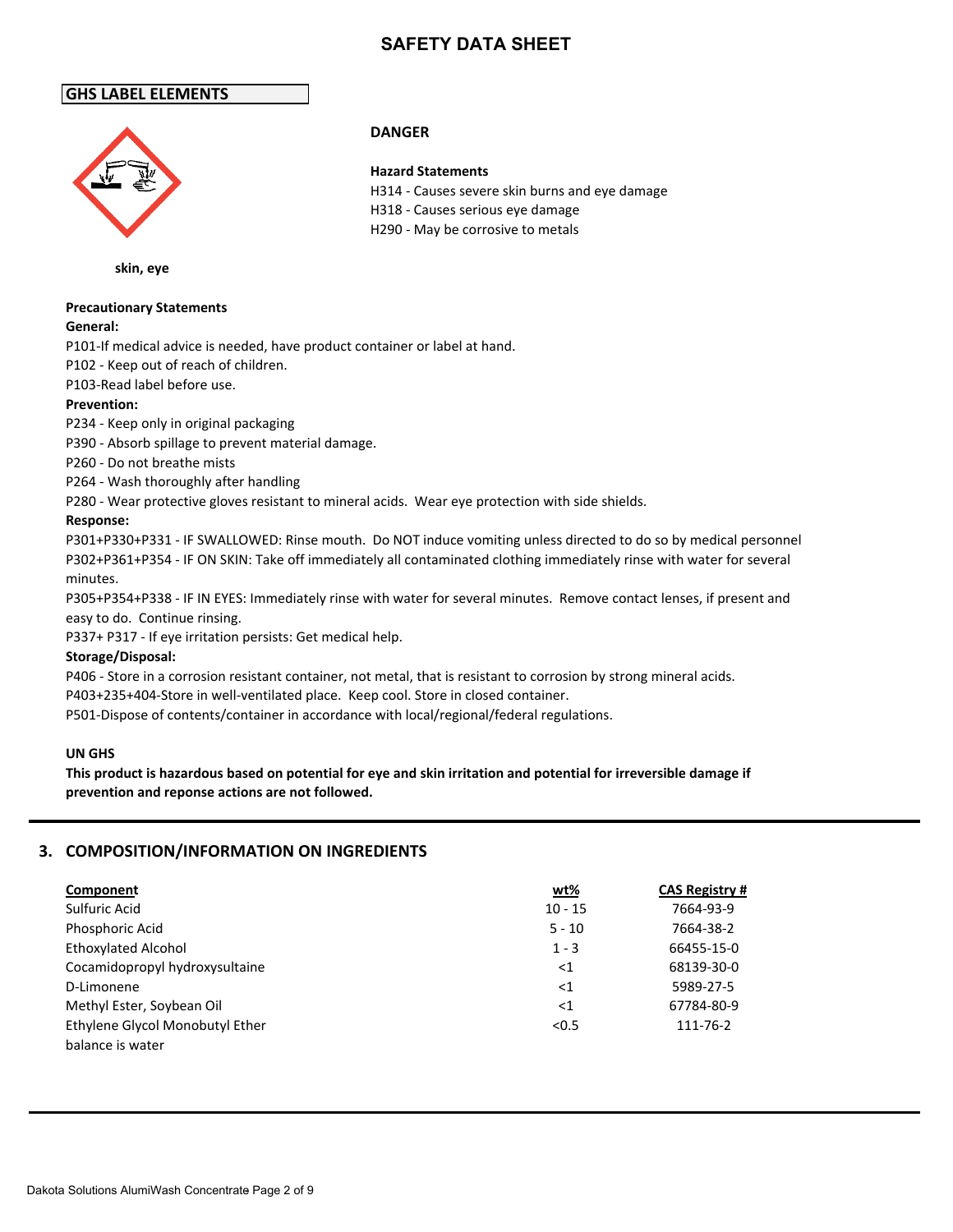### **4. FIRST AID MEASURES**

#### **INHALATION:**

Remove to fresh air and keep at rest in a comfortable position. Get medical attention if symptoms persist after moving to fresh air. Give oxygen if available, symptoms persist, and medical attention is not immediate.

#### **EYE CONTACT:**

Remove contact lens (if present). Rinse eyes immediately with plenty of clean water for at least 15 minutes. If necessary, gently hold the eyelid open during the flush. Seek medical attention following initial eye washing. Product is acidic and irreversible eye damage can occur if material is not successfully removed from the eyes.

#### **SKIN CONTACT:**

Immediately wash skin with mild soap solution to remove material from skin. Remove affected clothing and launder prior to re-use. If skin damage occurs other than redness, seek medical attention and provide this SDS to attending medical personnel.

#### **INGESTION:**

Ingestion is not a likely route of exposure based on use. If ingestion occurs, seek immediate medical attention. Do not induce vomiting or give anything but water by mouth without being directed to do so by POISON CONTROL or attending medical personne

### **5. FIRE FIGHTING MEASURES**

| <b>Flashpoint and Method:</b>    | Not Applicable |
|----------------------------------|----------------|
| Flammable Limits:                | Not Determined |
| <b>Autoignition Temperature:</b> | Not Determined |

#### **GENERAL HAZARD:**

Product is water based and not expected to contribute fuel to a fire. Product is acidic and can cause structural corrosion if released to the environment during a fire.

#### **FIRE FIGHTING INSTRUCTIONS:**

Suitable extinguishing media include: carbon dioxide or dry chemical or other media suitable for hydrocarbon fires. Unsuitable extinguishing media include: water spray. However, if water is used, fog nozzles are preferrable. Water may be used to cool closed containers to prevent pressure build-up and possible explosion when exposed to extreme heat.

#### **FIRE FIGHTING EQUIPMENT:**

In the event of a fire, wear full protective clothing and NIOSH-approved self-contained breathing apparatus with full facepiece operated in the pressure demand or other positive pressure mode. For small outdoor fires which may easily extinguished with a portable fire extinguisher, use of any SCBA may not be necessary.

#### **FURTHER INFORMATION:**

During a fire, smoke may contain the original material in addition to combustion products which might be more irritating. Residue remaining following a fire needs to be evaluated for disposal options.

#### **HAZARDOUS COMBUSTION PRODUCTS:**

Carbon monoxide, carbon dioxide, sulfates and phosphates depending on heat of the fire.

### **6. ACCIDENTAL RELEASE MEASURES**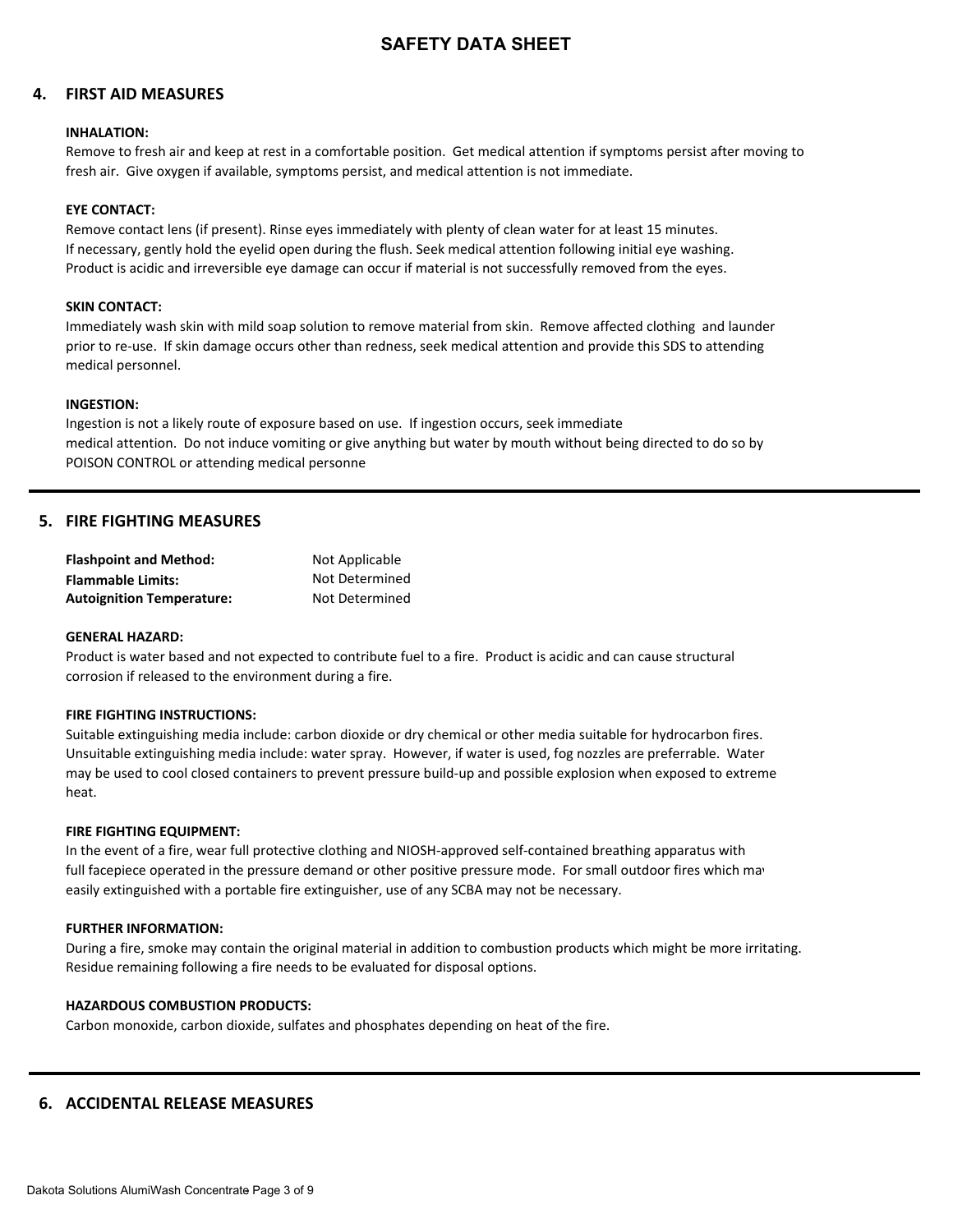#### **LAND SPILL RESPONSE:**

Absorb small spills with inert material such as sand or earth. Containerize waste material. Dike large spills to contain the area of the spill. Use clean up procedures that minimize contamination to earth or water bodies. This product is corrosive to metals and may cause damage to metal surfaces it comes in contact with. An outdoor spill will contribute acid to the soils that will be neutralized by basic materials like limestone, etc. Residue is expected to contain sulfates and phosphates which will impact vegetation.

#### **WATER SPILL:**

Product will immediately mix with water and contribute acidity to the water body. Small spills are expected to be neutralized by alkaline materials. Larger spills may result in death to aquatic organisms do to lowering of pH.

#### **RECOMMENDED DISPOSAL:**

Disposal options may be dictated by other materials mixed with this material. Dispose of in accordance with local, state, and federal regulations using methods which consider recycling/reclamation. Product has an acidic pH and should be neutralized prior to sewering.

#### **7. HANDLING AND STORAGE**

**STORAGE TEMPERATURE:** Ambient **STORAGE PRESSURE:** Atmospheric

#### **GENERAL:**

Store away from organics and strong oxidizers and alkaline materials. Store in original container and do not transfer to any metal containers. Storage for prolonged periods may result in degradation of container with possible leaking. Verify integrity of container if stored for extended periods beyond the manufacturer's recommendations.

#### **8. EXPOSURE CONTROLS/PERSONAL PROTECTION**

#### **OSHA HAZARDOUS COMPONENTS (29 CFR 1910.1200 and other agencies)**

|                                    |                       |                      | <b>EXPOSURE LIMITS 8 hrs TWA (ppm)</b> |                  |                              |
|------------------------------------|-----------------------|----------------------|----------------------------------------|------------------|------------------------------|
| Component                          | <b>OSHA PEL</b>       | <b>ACGIH TLV</b>     | <b>NIOSH REL</b>                       | <b>AIHA WEEL</b> | Other                        |
| Sulfuric Acid                      | 1 mg/m <sup>3</sup>   | $0.2 \text{ mg/m}^3$ | 1 mg/m <sup>3</sup>                    |                  |                              |
| Phosphoric Acid                    | 1 mg/m $3$            | 1 mg/m <sup>3</sup>  | 1 mg/m <sup>3</sup>                    |                  |                              |
| D-Limonene                         | None Established      | None Established     | None Established                       |                  | 28 mg/m <sup>3</sup> DFG MAK |
| Ethylene Glycol Monobutyl<br>Ether | 240 mg/m <sup>3</sup> | 97 mg/m <sup>3</sup> | 24 mg/m <sup>3</sup>                   |                  |                              |

#### **ENGINEERING CONTROLS:**

Provide eyewash stations and safety showers in locations available to material users if routinely using the product. Provide hand washing facilities for routine use by personnel using the material.

#### **PERSONAL PROTECTION:**

Splash goggles and skin protection should be worn when pouring this material to avoid contact with the liquid. Hand protection is recommended when there is possible direct contact with the liquid. Glove choice should be appropriate for working with acidic chemicals. Nitrile is generally a good glove choice to protect against a variety of chemicals. Product has low volatility. Respiratory protection may be required if using the product as a spray or a mist in concentrated form.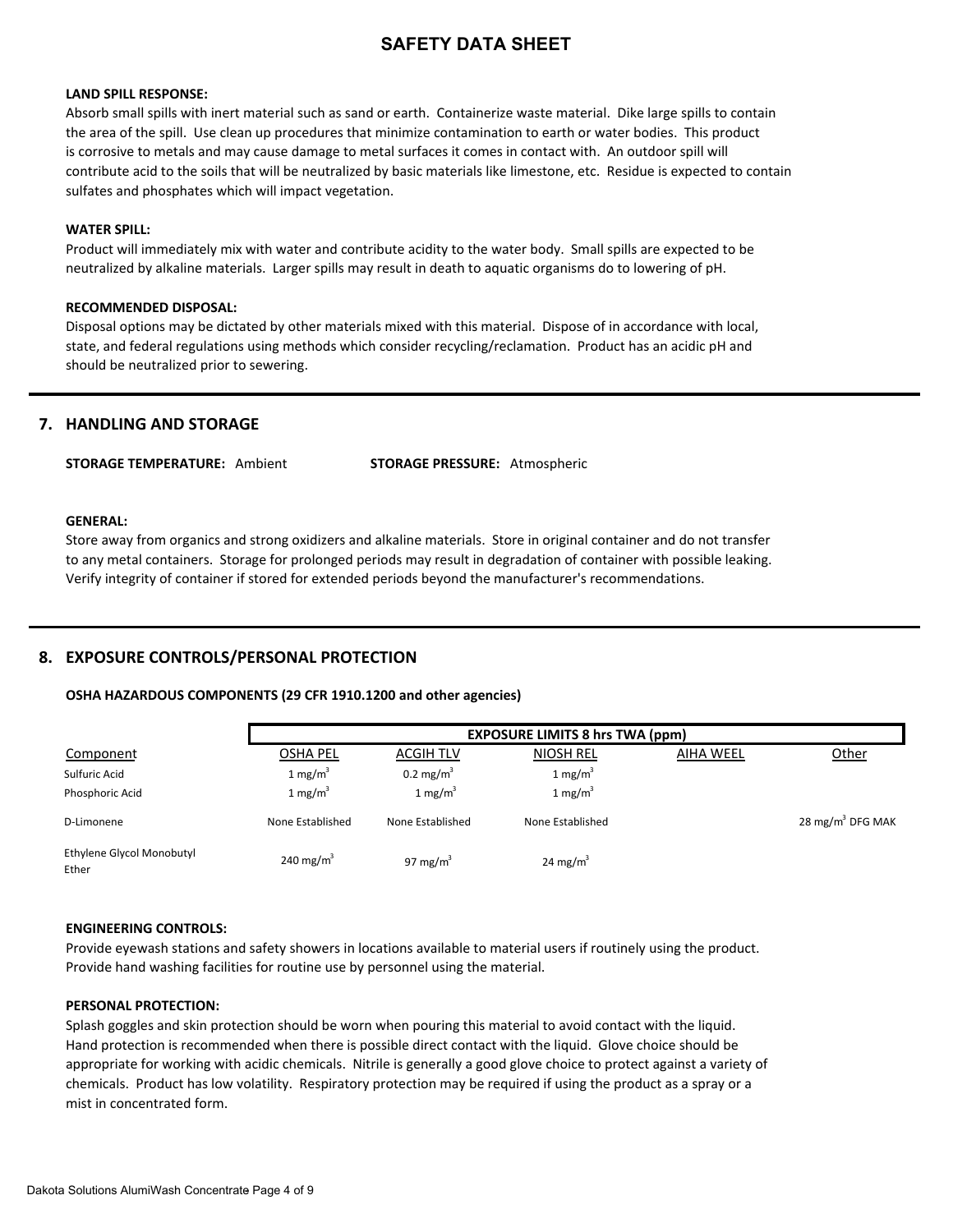#### **EXPOSURE EVALUATION:**

Exposures depend on activities being performed and the ventilation in the area. Components in the product have low volatility.

Personal exposure monitoring can be performed by the employer to determine his/her employee exposures to the product during routine use at the facility. It is beyond the responsibility of the product supplier to estimate/determine airborne exposure in a user's facility.

#### **9. PHYSICAL AND CHEMICAL PROPERTIES**

| <b>Vapor Pressure:</b>      | Not Determined | <b>Vapor Density:</b>    | Heavier than air |
|-----------------------------|----------------|--------------------------|------------------|
| <b>Specific Gravity:</b>    | >1.0           | <b>Evaporation Rate:</b> | Not Determined   |
| <b>Solubility in Water:</b> | Soluble        | <b>Freezing Point:</b>   | Not Determined   |
|                             |                | Odor:                    | Citrus           |
| pH:                         | ${<}1$         | Appearance:              | Green            |
| <b>Boiling Point:</b>       | Not Determined | <b>Physical State:</b>   | Liguid           |
| <b>Viscosity:</b>           | Not Determined | <b>Flammable Range:</b>  | Not Determined   |
| <b>Flash Point:</b>         | Not Applicable | <b>VOC content:</b>      | Not Determined   |
|                             |                |                          |                  |

### **10. STABILITY AND REACTIVITY**

#### **GENERAL:**

No dangerous reactions known under normal use conditions.

#### **INCOMPATIBLE MATERIALS AND CONDITIONS TO AVOID:**

Incompatible with metals, strong oxidizers, some organics and strong bases

#### **HAZARDOUS DECOMPOSITION:**

None on storage. In contact with incompatible materials, may release phosphorus and sulfur containing gases.

### **11. TOXICOLOGICAL INFORMATION**

**TOXICITY TO ANIMALS:**

| TUAILITT TU ANIIVIALS.      |                   |                                 |                |
|-----------------------------|-------------------|---------------------------------|----------------|
| Component                   | <b>Acute Test</b> | <u>Value</u>                    | <b>Species</b> |
| Sulfuric Acid               | LD50 oral         | $2140$ mg/kg                    | rat            |
| Sulfuric Acid               | LC50 inhalation   | 103 mg/m <sup>3</sup> - 1 hr    | rat            |
| Phosphoric Acid             | LD50 oral         | $2600 \,\mathrm{mg/kg}$         | rat            |
| Phosphoric Acid             | LC50 inhalation   | $>850$ mg/m <sup>3</sup> - 1 hr | rat            |
| Ethylene glycol butyl ether | LD50 oral         | 880 mg/kg                       | rat            |
| Ethylene glycol butyl ether | LD50 dermal       | 1060 mg/kg                      | rabbit         |
|                             |                   |                                 |                |

Sulfuric acid is a suspected human carcinogen in category IARC group 1. Several cohort and case-control studies of occupational exposure to sulfuric acid mists suggest a positive relationship between exposure and the risk of laryngeal or lung cancer. Based on these studies, IARC concluded that there is a sufficient evidence that occupational exposure to strong-inorganic-acid mists containing sulfuric acid is carcinogenic to humans. ECHA profile does not label it as carcinogenic. Exposures elicited these results were in pickling operations where personnel were chronically expose acid mist. This product is not expected to be used in a manner to produce respirable mists.

Ethylene glycol monobutyl ether: Human exposure to concentrations of over 200 ppm/970 mg7<sup>3</sup> man be expected to cause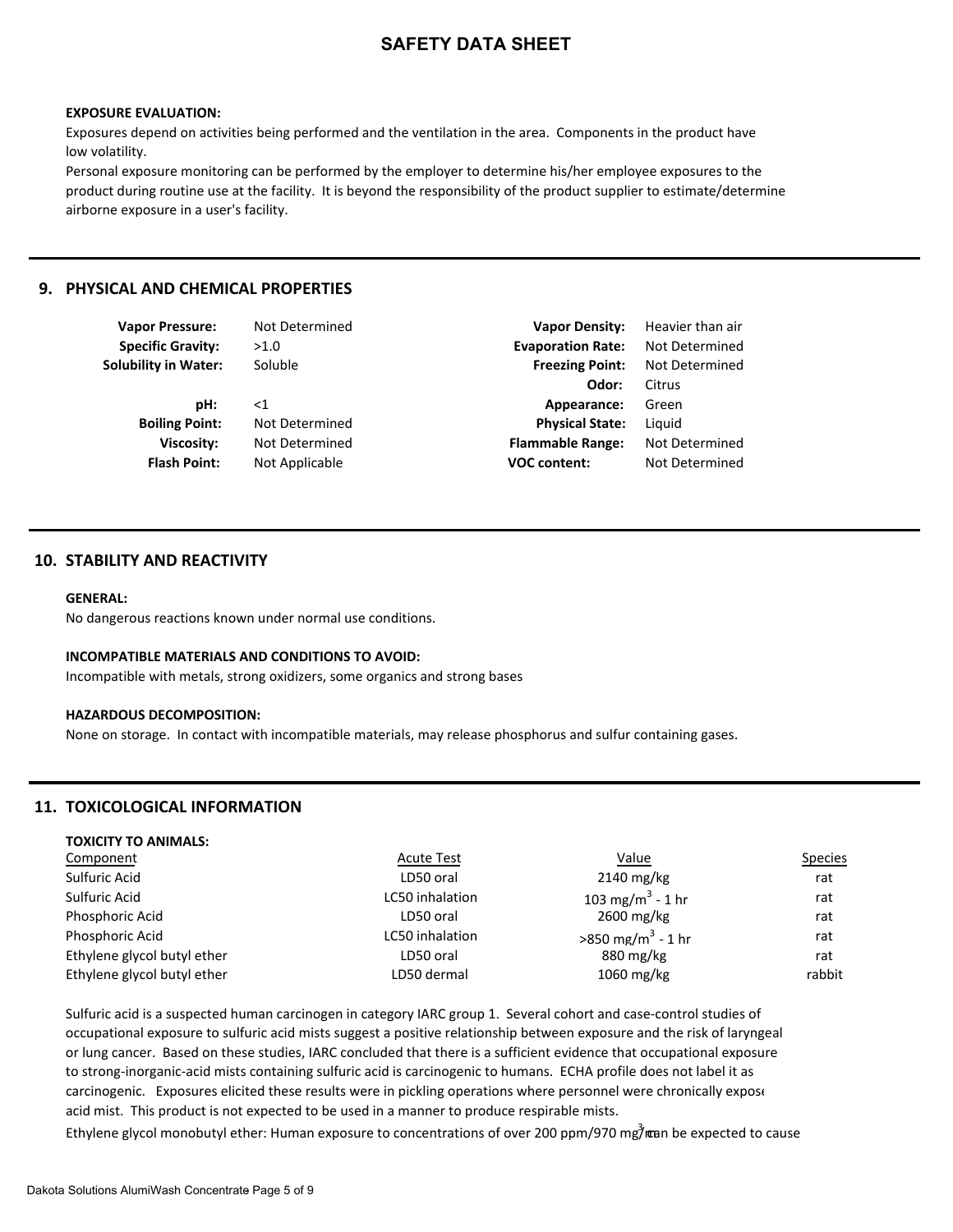narcosis, damage to the kidney and liver. Butoxyethanol is a minor component of this product and concentrations will not reach this level under use conditions.

#### **ROUTES OF ENTRY:**

Normal use routes of entry include skin and eyes.

#### **CHRONIC EFFECTS ON HUMANS:**

The product contains acetone. Repeated over-exposure to acetone targets the kidneys, liver, spleen and blood. Inhalation of high vapor concentrations may cause symptoms like headache, dizziness, tiredness, nausea, and vomiting.

#### **Eyes:**

Mineral acid content can cause irreversible damage to the eye if not immediately washed out.

#### **Skin:**

Chronic skin exposure may cause contact dermatitis.

#### **Ingestion:**

Not a likely route of exposure.

#### **Inhalation:**

Inhalation as a mist can cause irritation and corrosion to the respiratory system.

# **12. ECOLOGICAL INFORMATION**

| <b>Species</b>      | <b>Test Information</b>   | Concentration      | Component                                   |
|---------------------|---------------------------|--------------------|---------------------------------------------|
| Oncorhynchus mykiss | static test LC50 - 96 hr  | 1,474 mg/l         | ethylene glycol monobutyl ether             |
| Daphnia             | EC50 immob - 48 hr        | 1550 mg/l          | ethylene glycol monobutyl ether             |
| Algae               | EC50 growth inhib - 72 hr | 1840 mg/l          | ethylene glycol monobutyl ether             |
| Algae               | NOEC EC50                 | $>100$ mg/l        | Phosphoric Acid                             |
| Brachydanio rerio   | LC50 - 96 hr static       | $>500$ mg/l        | Sulfuric Acid                               |
| Water flea          | EC50-24 hr                | $20 \text{ mg/l}$  | Sulfuric Acid                               |
| Algae               | EC50 - 72 hr              | $1.8 \text{ mg/l}$ | Fatty acids, C12-18, Me esters, sulfonated, |
|                     |                           |                    | sodium salts                                |
| Daphnia             | EC50 - 48 hr              | $6.25$ mg/l        | Fatty acids, C12-18, Me esters, sulfonated, |
|                     |                           |                    | sodium salts                                |
| Fish                | LC50 - 96 hr              | 4.7 mg/l           | Fatty acids, C12-18, Me esters, sulfonated, |
|                     |                           |                    | sodium salts                                |

Releasing to a water body may release phosphates which will grow algae. Acidity of the product will impact water pH if a large quantity is spilled. Readily biodegradable. The surfactant concentration is low and not expected to impact a water body inspite of high aquatic toxicity of those components.

#### **PRODUCTS OF BIODEGRADATION:**

Components readily biodegrade and products of biodegradation are less toxic than the chemicals, themselves. Solvent components readily evaporate into the air from a spill.

### **13. DISPOSAL CONSIDERATIONS**

Dispose of any waste in compliance with local, state, and federal regulations. Determine EPA RCRA waste categorization at the time of disposal as mixing with other materials may change its categorization. Containers may contain residue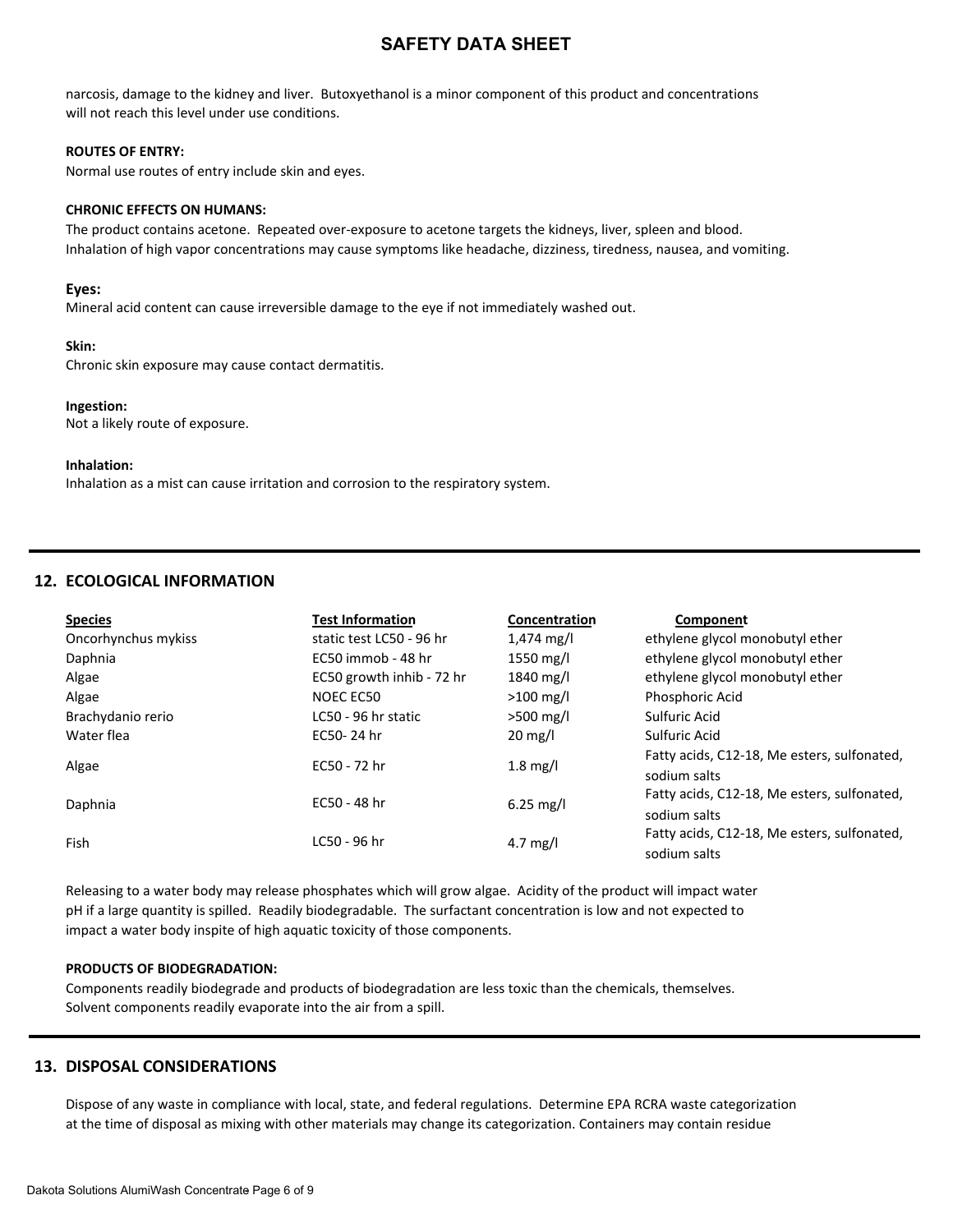that needs to be addressed at time of disposal. Recycling containers needs to address any remaining residues.

# **14. TRANSPORT INFORMATION**

The following proper shipping name, hazard class and packing group are in accordance to 49 CFR Department of Transportation (U.S. DOT) regulatory requirements from 172.101 Hazardous Materials Table

| 49 CFR Shipping Information                           | <b>DAKOTA SOLUTIONS ALUMIWASH CONCENTRATE</b>                                                                                                                                                          |
|-------------------------------------------------------|--------------------------------------------------------------------------------------------------------------------------------------------------------------------------------------------------------|
| <b>Symbols</b>                                        | "G" - identifies proper shipping names for which one or more<br>technical names of the hazardous material must be entered in<br>parantheses, in association with the basic description. See 172.203(k) |
| <b>UN Number</b>                                      | <b>UN3264</b>                                                                                                                                                                                          |
| <b>Proper Shipping Name</b>                           | <b>CORROSIVE LIQUID, ACIDIC, INORGANIC, N.O.S.</b><br>(Sulfuric, Phosphoric Acid)                                                                                                                      |
| <b>Hazard Class</b>                                   | 8                                                                                                                                                                                                      |
| <b>Packing Group</b>                                  | ш                                                                                                                                                                                                      |
| <b>Label Codes</b>                                    | 8                                                                                                                                                                                                      |
| Special Provisions (172.102)                          | 386, IB3, T7, TP1, TP28                                                                                                                                                                                |
| <b>Packaging - Exceptions</b>                         | 173.154                                                                                                                                                                                                |
| <b>Packaging - Nonbulk</b>                            | 173.203                                                                                                                                                                                                |
| Packaging - bulk                                      | 173.241                                                                                                                                                                                                |
| <b>Quantity Limitations - Passenger aircraft/rail</b> | 5L                                                                                                                                                                                                     |
| <b>Quantity Limitations - Cargo aircraft only</b>     | 60L                                                                                                                                                                                                    |
| <b>Vessel stowage - Location</b>                      | A                                                                                                                                                                                                      |
| <b>Vessel stowage - Other</b>                         | 40                                                                                                                                                                                                     |

### **INTERNATIONAL AIR TRADE ASSOCIATION (IATA)**

| <b>IATA 58th Edition Information</b>                       | DAKOTA SOLUTIONS ALUMIWASH CONCENTRATE                      |
|------------------------------------------------------------|-------------------------------------------------------------|
| <b>UN Number</b>                                           | <b>UN3264</b>                                               |
| <b>Proper Shipping Name Description</b>                    | Corrosive liquid, acidic, inorganic, n.o.s. (Sulfuric acid, |
|                                                            | Phosphoric acid)                                            |
| <b>Class or Division</b>                                   | 8                                                           |
| Hazard Label(s)                                            | <b>Corrosive</b>                                            |
| <b>Packing Group</b>                                       | Ш                                                           |
| EQ - 2.6 Dangerous Goods in Excepted Quantities            | E1                                                          |
| Passenger Aircraft - Limited Quantity Packing Instructions | Y841                                                        |
| Passenger Aircraft - Limited Quantity Max net Qty/Pkg      | 1L                                                          |
| <b>Passenger Aircraft - Packing Instructions</b>           | 852                                                         |
| Passenger Aircraft - Quantity Max Net Qty/Pkging           | 5L                                                          |
| <b>Cargo Aircraft only - Packing Instructions</b>          | 856                                                         |
| Cargo Aircraft only - Max Net Qty/Pkging                   | 60L                                                         |
| <b>Special Provisions 4.4</b>                              | <b>Blank</b>                                                |
| <b>ERG Code</b>                                            | 8L                                                          |

### **INTERNATIONAL MARITIME DANGEROUS GOODS CODE (IMDG CODE)**

| <b>EDITION</b><br><b>IMDC</b> | LITIONS<br>S ALUMIWASH CONCENT<br>$-$<br><b>DAK</b><br>Δ.<br>IKAL |
|-------------------------------|-------------------------------------------------------------------|
| JN N                          | UN32 $\epsilon$                                                   |
| Number                        | 326C                                                              |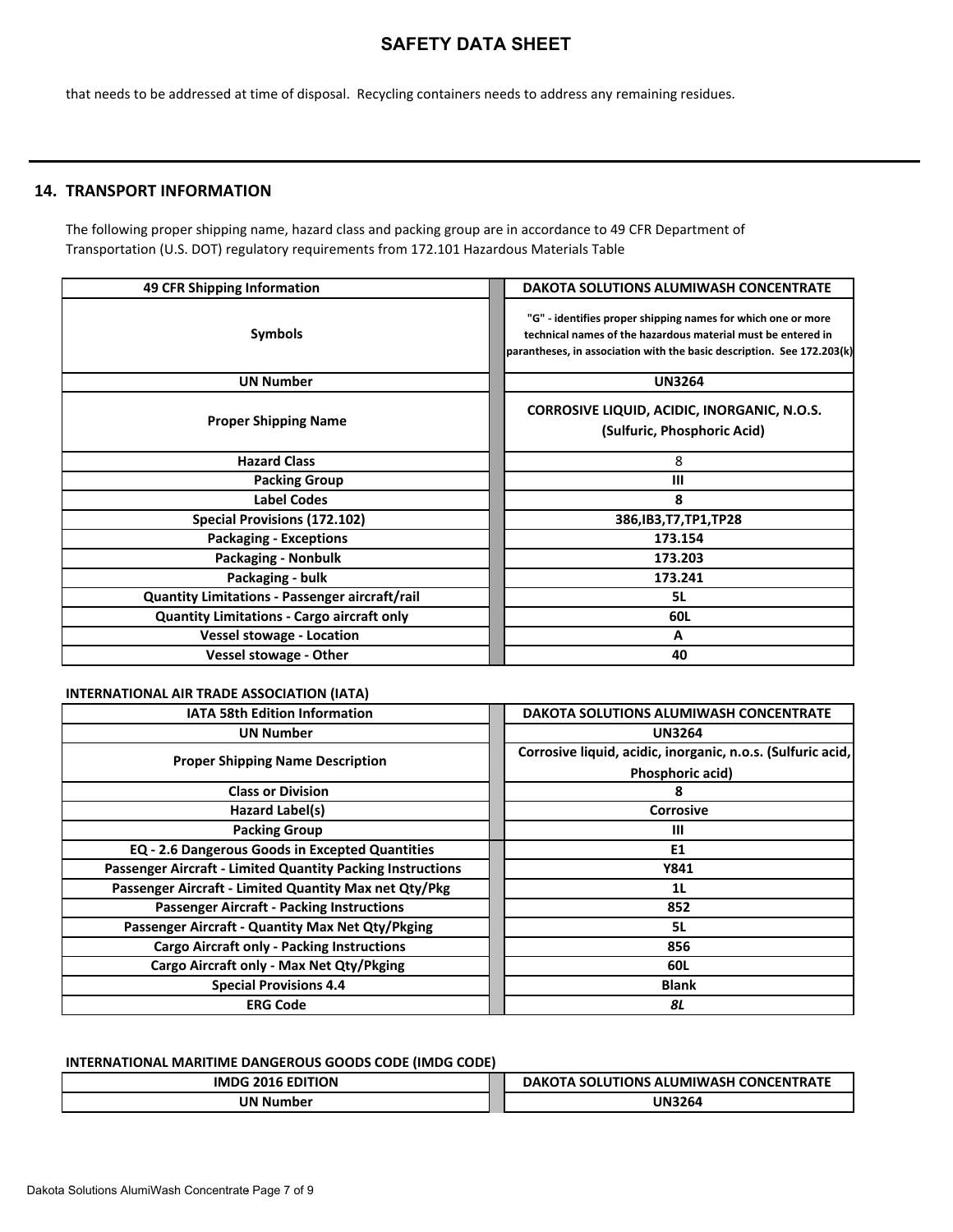| <b>Proper Shipping Name Description</b>                | CORROSIVE LIQUID, ACIDIC, INORGANIC, N.O.S.     |
|--------------------------------------------------------|-------------------------------------------------|
|                                                        | (SULFURIC ACID, PHOSPHORIC ACID)                |
| <b>Class or Division</b>                               | 8                                               |
| <b>Subsidiary Risks</b>                                | <b>BLANK</b>                                    |
| <b>Packing Group</b>                                   | Ш                                               |
| <b>Special Provisions</b>                              | 223,274                                         |
| <b>Limited Quantities</b>                              | 5L                                              |
| <b>Excepted Quantities</b>                             | E <sub>1</sub>                                  |
| <b>Packing Instructions</b>                            | P001, LP01                                      |
| <b>Packing Provisions</b>                              | <b>BLANK</b>                                    |
| <b>IBC Instructions 4.1.4</b>                          | IBCC03                                          |
| <b>IBC Provisions 4.1.4</b>                            | <b>BLANK</b>                                    |
| Portable tanks and bulk containers - tank instructions | <b>BLANK</b>                                    |
| Portable tanks and bulk containers - provisions        | T7                                              |
| <b>EmS</b>                                             | <b>TP1, TP28</b>                                |
| <b>Stowage and Handling</b>                            | $F-A, S-B$                                      |
| Segregation                                            | <b>CATEGORY A, SW2</b>                          |
| <b>Properties and observations</b>                     | Causes burns to skin, eyes and mucous membranes |

### **15. REGULATORY INFORMATION**

#### **Chemical Inventory Status**

Ingredients listed on: TSCA, DSL, Japan, and EC inventories.

# **SARA Section 302 - Emergency Planning Notification -**

**SARA Section 304 - Emergency Release Notification -** 

**SARA 311/312 - Hazard categories for SARA Section 311/312 Reporting -** Sulfuric Acid

**CERCLA - Hazardous Substance -** Sulfuric Acid, Phosphoric Acid **RCRA Hazardous Waste Classification - <br>
Corrosive** 

#### **California Proposition 65:**

Strong inorganic acid mists containing sulfuric acid are listed as causing cancer on the CA Proposition 65 list. This product under normal use is not expected to meet the definition of a strong acid mist and does not fulfill this criteria.

### **16. OTHER INFORMATION**

# **UNITED STATES NATIONAL FIRE PROTECTION ASSOCIATION (U.S. NFPA)**

NFPA 704 "fire diamond" is used by emergency personnel to quickly identify the risks posed by the material during response to a fire or a spill or other unusual event.



### **NFPA rating explanation as applied to SILVER BRITE PLUS FOAM**

**FLAMMABILITY 0 -** Materials that will not burn under typical fire conditions, including intrinsically noncombustible materials such as concrete, stone, and sand. Materials that will not burn in air when exposed to a temperature of 820 C/1500 F for a period of 5 minutes.

**HEALTH 2 -** Intense or continued but not chronic exposure could cause temporary incapacitation or possible residual injury.

**REACTIVITY 0** - Normally stable, even under fire exposure conditions, and is